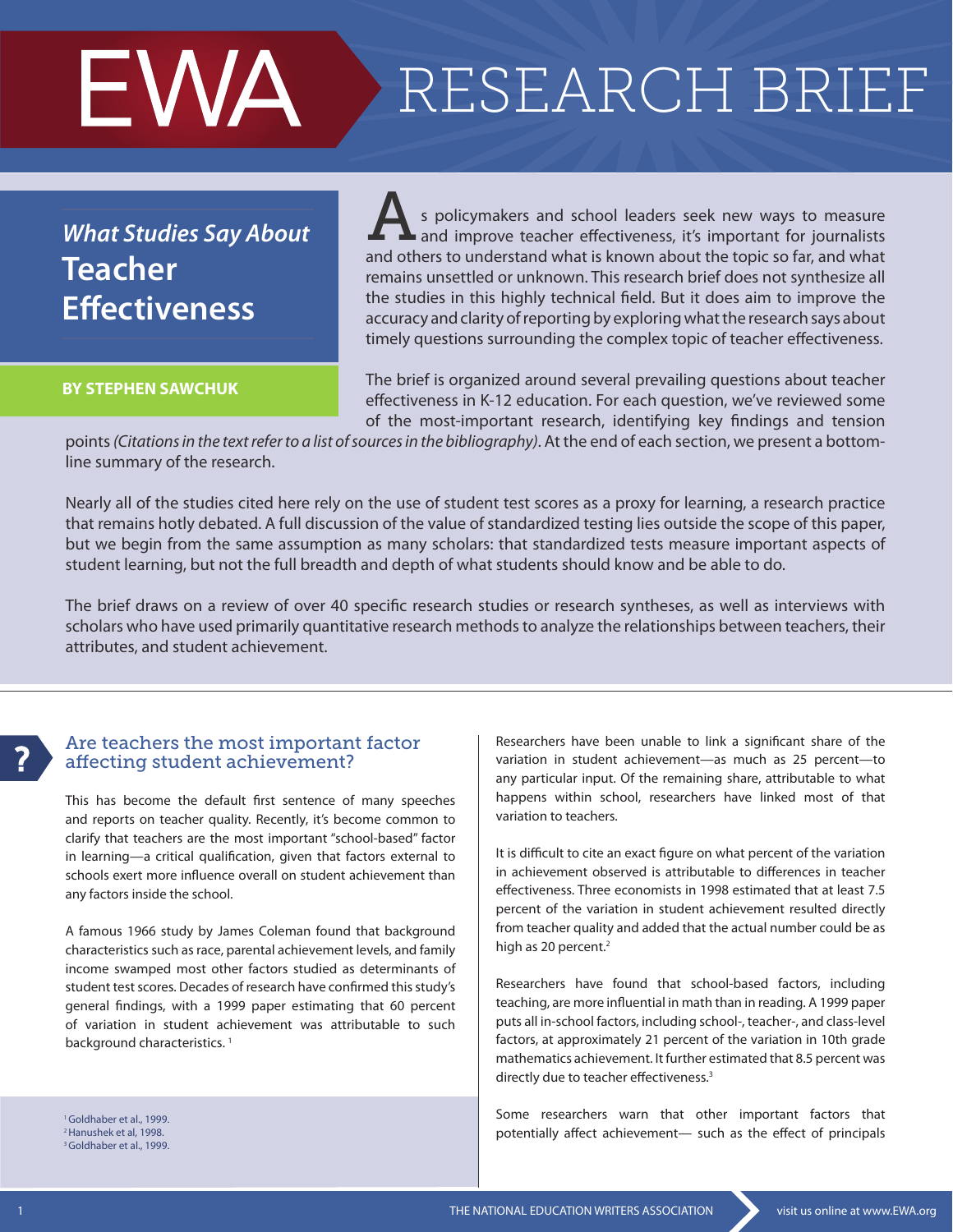and other administrators, and the interaction of teachers with the curriculum—have not been as carefully studied as teacher quality.4

#### *It can be said:*

**Research has shown that the variation in student achievement is predominantly a product of individual and family background characteristics. Of the school factors that have been isolated for study, teachers are probably the most important determinants of how students will perform on standardized tests.**

!

#### Are value-added estimations reliable or stable?

Value-added modeling measures individual students' performance on tests over time, using prior test scores to predict future outcomes. Statistical controls attempt to screen out factors such as race, family background, and the effect of peers, so as to attribute the remaining variation in student academic outcomes to schools and teachers.

At the level of individual teachers, such estimates vary considerably, pointing to differences in teachers' levels of skill.

Some scholars say that of the measures of teacher effectiveness studied so far, value-added appears to be among the most promising. In one study, for instance, researchers used valueadded estimates of teachers to predict the student-achievement patterns of some 3,000 students in 78 classrooms, and then randomly assigned teachers to these classrooms. The value-added models, while not perfect, were significant predictors of actual outcomes.<sup>5</sup>

At the same time, researchers have discovered that a host of factors contribute to measurement error in these estimates. These problems include the nonrandom assignment of students and teachers to schools and classrooms<sup>6</sup>; different effect sizes or results based on the statistical models used<sup>7</sup>; differences in the tests that supply the underlying data<sup>8</sup>; the seeming instability of estimates of particular teachers from year to year<sup>9</sup>; and the fadeout of teacher effects.10

In general, the variance in year-to-year estimates of individual teachers' performance could indicate measurement error. Some of these problems, like the problem of tracking and instability in the estimates, seem to be ameliorated by using additional years of student data for each teacher, though researchers continue to

4 See, for example, Rothstein, R., 2010. 5 Kane and Staiger 2008. 6 Rothstein, J. 2009. <sup>7</sup> See, for instance, Kane and Staiger 2008. <sup>8</sup> See, for instance, Paypay 2011. 9 Koedel 2007.

10 Rothstein, J. 2010. <sup>11</sup> Koedel 2009; McCaffrey et al., 2009. 12 Jackson 2010. 13 Jackson and Bruegmann 2009. <sup>14</sup> Harris and Sass 2009. 15 Hanushek 1992.

debate this issue.11

The implications of these problems, both for policy and for research, are difficult to parse, and policy experts continue to debate the use of value-added as a component of teacher evaluations and for other purposes.

Finally, the research on teacher quality suggests that other school factors may affect how effective teachers appear to be in these types of calculations. One study found that up to a quarter of the estimate of an individual teacher's value-added score depended on whether teachers were a good "match" for a particular school. Its author postulated that such factors as whether the teacher's teaching philosophy meshed with the school's culture and the choice of curricula might contribute to this match effect.<sup>12</sup>

Many teacher groups argue that value-added measures fail to take into account the considerable role of school and district leadership. Researchers are still investigating the role of principals as distinct from teachers, but it is difficult to disentangle the two.

Teachers' peers may also influence their effectiveness. At least one study has found that a teacher appears to improve when surrounded by more-effective colleagues.<sup>13</sup> But a second paper looking at this question found no consistent evidence that teachers who hold National Board Certification, an independent honor that teachers go through a rigorous process to obtain, have an impact on the effectiveness of their peers.<sup>14</sup>

For a longer discussion of the issue of value-added measurement and its place in policy, see Harris 2011.

# !

## *It can be said:*

**Value-added models appear to pick up some differences in teacher quality, but they can be influenced by a number of factors, such as the statistical controls selected. They may also be affected by the characteristics of schools and peers. The impact of unmeasured factors in schools, such as principals and choice of curriculum, is less clear.**

?

### What are the differences in achievement between students who have effective or ineffective teachers for several years in a row?

Scholars have expressed the variation among teachers in many ways. An early paper on value-added dating from 1992, for instance, suggested that teachers near the top of the performance curve in a district could get an additional year's worth of growth out of students compared with the poorest-performing teachers.<sup>15</sup>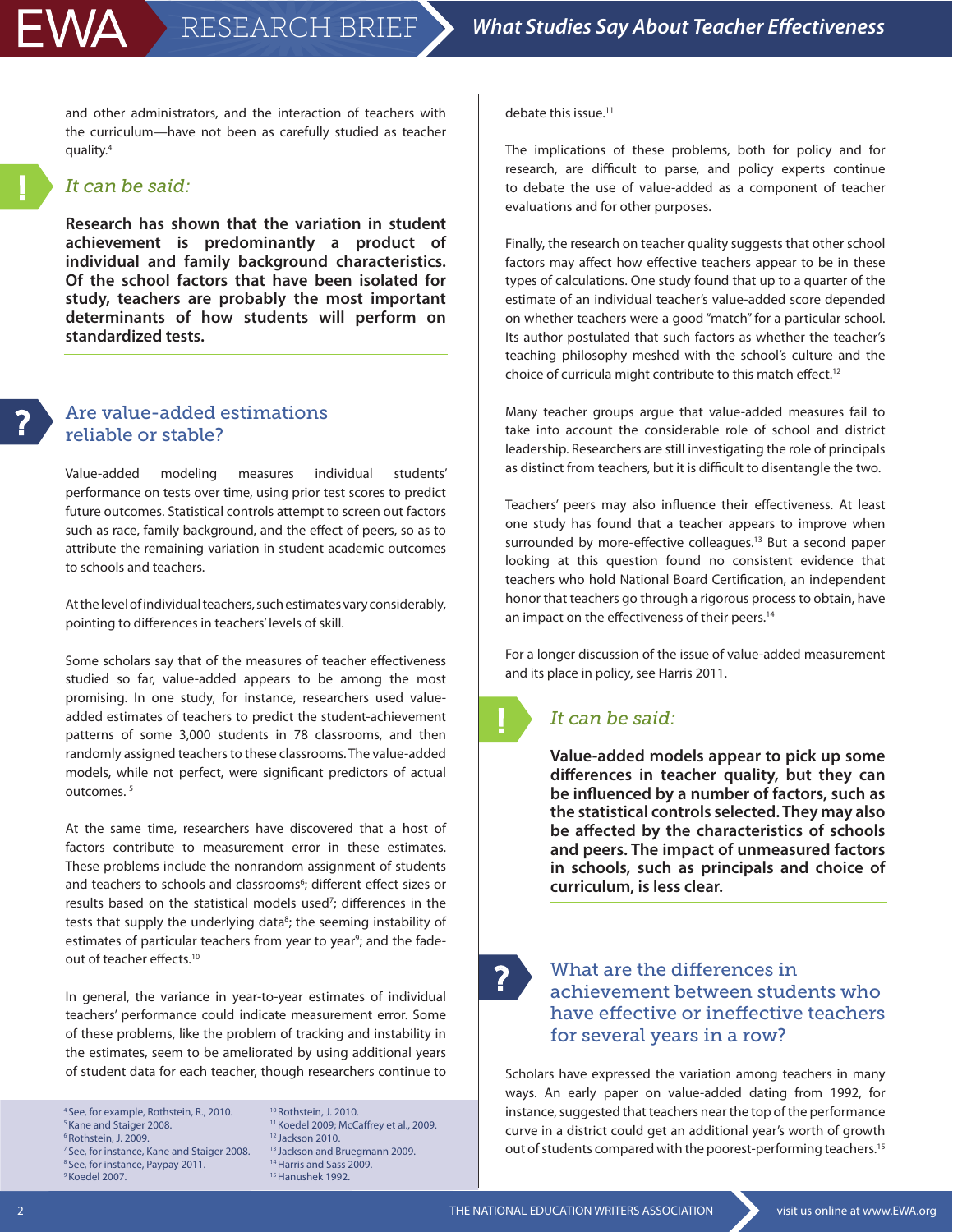They have also found that the variation in teacher quality is primarily within schools rather than between them, meaning that almost all schools have both effective and ineffective teachers.

EWA

Despite much rhetoric from advocacy groups, the question of whether it's possible to dramatically change outcomes for struggling students by assigning them to several effective teachers in a row remains an open one.

One of the most influential studies to assert this dates from 1996. Drawing from mathematics test data on Tennessee students linked to teachers over a four-year period, the study separated teachers by estimated effectiveness into quintiles. The researchers then tracked those students' progression from 3rd through 5th grade.

They found that students assigned to three years of effective teachers outscored comparable students with three ineffective teachers by up to 50 percent points. The authors said that the effects of having several excellent teachers in a row accumulated over time.<sup>16</sup> More recent findings, however, have called into question the assumption that teacher effects can simply be added together year after year.

A number of researchers have highlighted the "fade out" or depreciation of teacher effects over time, $17$  a phenomenon that has appeared in a number of studies using value-added modeling. What this means is that impact of a teachers' instruction on this year's scores does not seem to persist when those same students move on to other grades. One 2008 study, for instance, found that teacher effects from one year had only half their impact in the next year.<sup>18</sup>

Second, as noted earlier, estimates of individual teachers' effects vary from year to year, and are more volatile for smaller cohorts of students or when fewer years of data are incorporated into the estimates.

Therefore, policies that pair the best teachers with underserved students would need to identify teachers who consistently produce strong gains and ensure that such gains compound over time, if those initiatives are to have a lasting effect on student scores. Such policies have not been tested at scale.

#### *It can be said:*

**Some teachers produce stronger achievement gains among their students than others do. However, estimates of an individual teacher's effectiveness can vary from year to year, and the impact of an effective teacher seems to decrease with time. The cumulative effect on students' learning from having a succession of strong teachers is not clear.**

16 Sanders and Rivers 1996. 17 Rothstein, J. 2009. <sup>18</sup> Kane and Staiger 2008. 19 Rivkin et al., 2005. <sup>20</sup> Goldhaber 1999.

21 See, e.g., Rockoff 2004; Nye et al., 2004; Clotfelter et al., 2007b; Clotfelter et al, 2007c; Harris and Sass 2007. 22 Harris and Sass 2007

23 Rice 2010. 24 Hill et al, 2005. 25 Harris and Sass, 2007, 2010. 26 Goldhaber and Brewer 1999. 27 Goldhaber and Brewer 1997.

# ?

## Do teacher characteristics such as academic achievement, years of experience, and certification affect student test scores?

Most of these characteristics have been examined using large sets of data in which teachers are linked to student scores. Several of the characteristics do indeed bear a relationship to student achievement, but in general, scholars say their effects tend to be somewhat weak or inconsistent across studies.

Thus, on average, such characteristics matter. But there are plenty of cases in which teachers with advanced degrees, extensive experience, or specialized credentials are not noticeably more effective than their peers, and there are likewise many effective teachers without such credentials.

The basic problem can be summed up by the conclusion of a study dating from 2005. It found large differences among teachers in terms of their value-added impact on student achievement and went on to note that this variation was not readily explained by factors such as graduate degrees or experience after the first few years in the profession.<sup>19</sup> A 1999 paper, meanwhile, estimated that only 3 percent of the variation in student achievement could be traced back to measurable teacher characteristics, such as teachers' academic profiles and degrees.<sup>20</sup>

Of these measures, there is good evidence that teachers gain in effectiveness with additional years on the job. $21$  In general, value-added analyses show early career experience pays off in effectiveness steadily through at least the fifth year. This effect appears to be more consistent for elementary and middle schools than for high schools.<sup>22</sup> In addition, the impact of experience appears to be stronger than that of most other teacher characteristics.23

Reviews of the empirical research on credentials, in general, point to consensus that teachers' math content knowledge seems to improve students' test scores in that subject.

One study found this connection at the 1st and 3rd grade levels using a specially constructed measure of pedagogical content knowledge.24 A second study looking at Florida test data found links between content-focused professional-development credits in math and secondary math achievement.<sup>25</sup> And one study found slight boosts in achievement for middle and high school students taught by teachers with an undergraduate or graduate degree in mathematics.26

Information on other content areas is sparse, but one study found a link between teachers' holding a bachelor's degree in science and student achievement in that subject.<sup>27</sup>

Studies are mixed on the attainment of advanced degrees and elementary-level student achievement; some studies show positive correlations, others negative ones. On balance the link to

!<br>!

3 THE NATIONAL EDUCATION WRITERS ASSOCIATION visit us online at www.EWA.org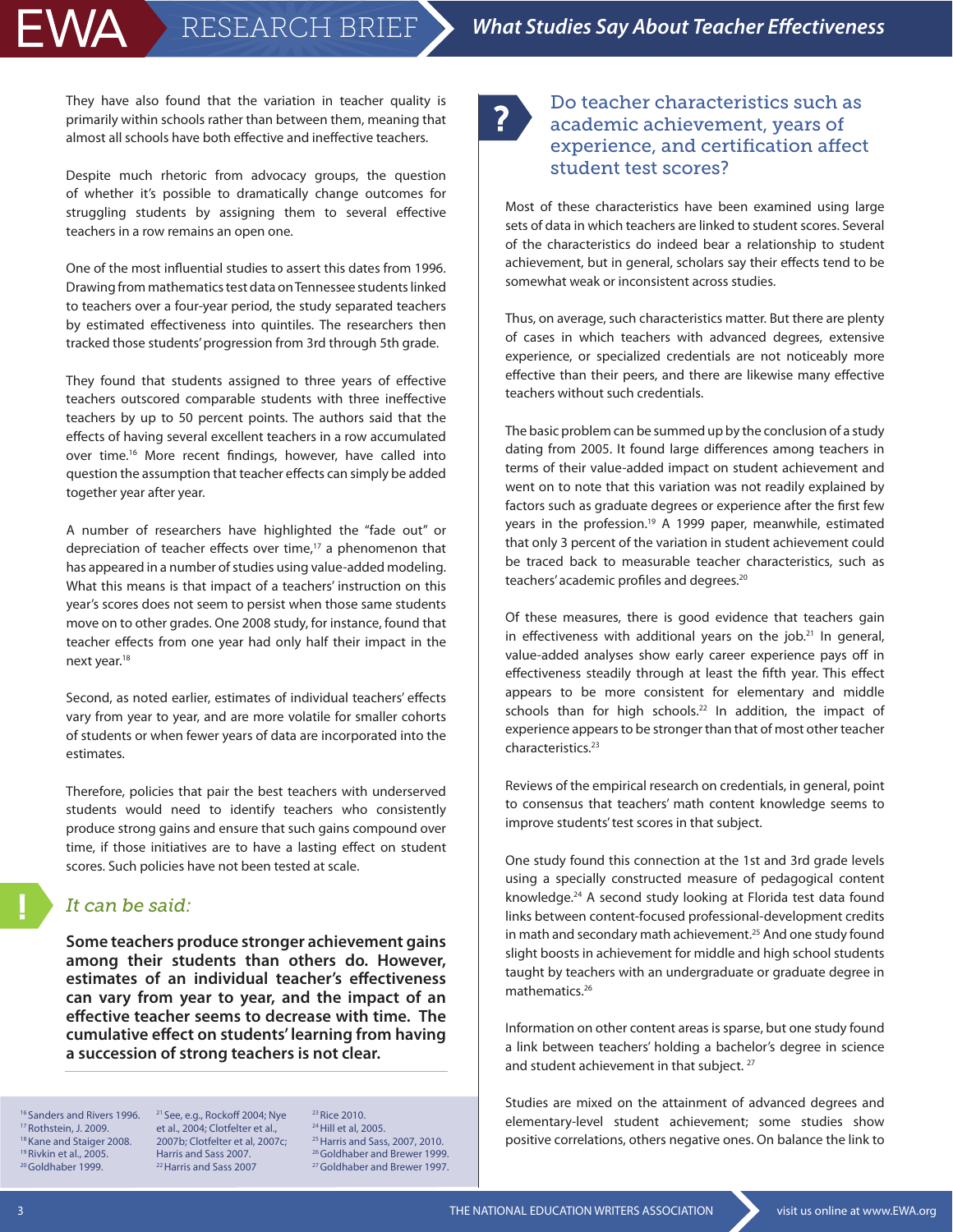# EWA

achievement is likely tenuous at best.<sup>28</sup> Several studies have found that entering teaching with a master's degree of any kind does not boost achievement, relative to not holding such a degree, nor does earning such degrees seem to improve outcomes at the elementary level.<sup>29</sup>

Licensure test scores seem to matter more for math than for other subjects. They consistently appear linked to improved student achievement in that subject, at both the elementary level and at the high school level for algebra and geometry. Findings are mixed for other subjects.30

As for certification, one study found that students taught by teachers with any sort of certification outperformed those without certification or who were certified out of field.<sup>31</sup> Another found that those taught by teachers with standard certification outperformed uncertified teachers or those with nonstandard certifications.32

Much of the information on teacher certification also seems to find benefits primarily for math. At the high school level, teachers with subject-specific credentials in math tended to boost students' scores more than those teachers who were not certified in that subject.<sup>33</sup>

Scholars have noted that teachers may affect learning more in mathematics, which tends to be taught exclusively in school, than in reading.34

Scholars have spent much time analyzing the effects of National Board Certification, but these numerous studies have mixed findings. In a review of the literature, a National Research Council panel concluded that evidence supports the notion that students taught by national-board-certified teachers on average have higher scores than those not taught by such teachers. But it said the evidence doesn't support the idea that the process itself makes teachers better at their craft.35

Teachers who enter the profession with specific sets of cognitive and noncognitive skills also on average seem to be slightly more effective than those who do not.<sup>36</sup>

The policy implications of these findings are, again, hard to parse. Generally speaking, the policy question concerns whether investing in certain teacher characteristics, (by paying a premium for teachers who hold National Board Certification or a master's degree, for instance), are cost effective relative to other possible investments.

For a longer summary of the research literature on credentials, see Goe 2007.

<sup>28</sup> Nye et al., 2004 finds a positive correlation; see Harris and Sass 2011 for a full accounting. 29 Harris and Sass, 2007, Clotfelder et al. 2007a, 2007b, 2007c. 30 Clotfelter et al., 2007a, 2007b, 2007c.

<sup>32</sup> Darling Hammond et <sup>38</sup> Springer 2010. 31 Goldhaber and Brewer 1999. al., 2005. <sup>33</sup> Clotfelter et al., 2007a, 2007b, 2007c. <sup>34</sup> Nye et al., 2004. <sup>35</sup> Hakel et al., 2008.

<sup>36</sup> Rockoff et al. 2008. <sup>37</sup> Podgursky and Springer 2006. 39 Glazerman and Seifullah 2010. !

# *It can be said:*

**Teachers improve in effectiveness at least over their first few years on the job. Characteristics such as board certification, and content knowledge in math sometimes are linked with student achievement. Still, these factors don't explain much of the differences in teacher effectiveness overall.**

?

### Does merit pay for teachers produce better student achievement or retain more-effective teachers?

Performance-pay policies have been tried at many different points in the last several decades. Most offer monetary bonuses to teachers who boost student scores, participate in professional development, or meet other criteria, but they do not change base pay.

The literature on performance pay is vast, and a full review lies outside the scope of this paper. Scholars say that the research questions around performance pay are hard to answer in just one study, especially since the questions vary. Do the programs encourage teachers to work harder and make them more effective at raising scores? Do they serve as a recruitment incentive, attracting high-quality teachers, over time changing the composition of the teacher workforce? Until recently, most of the research has focused on only the first question.

Conclusions culled from random-assignment experimental studies, the research "gold standard," are limited. One review found just nine studies that used a random-assignment or quasiexperimental method to determine whether bonus programs raised scores; some of the studies looked at performance pay in countries outside of the United States. Those studies, in general, showed positive effects, but may not be applicable to the U.S. school system.<sup>37</sup>

In 2010, researchers at the National Center on Performance Incentives at Vanderbilt University released the results of a threeyear experimental study on merit pay in Nashville middle schools. Under the experiment, math teachers who increased student scores received a significant bonus of up to \$15,000. The study found no effects on achievement outside of 5th grade. Its authors concluded that the program had done little to change teacher practices.38

Also in 2010, preliminary results from a random-assignment experiment in Chicago on the Teacher Advancement Program, which includes merit pay as well as other features such as modified professional development, found no effects on achievement or teacher- retention rates.<sup>39</sup>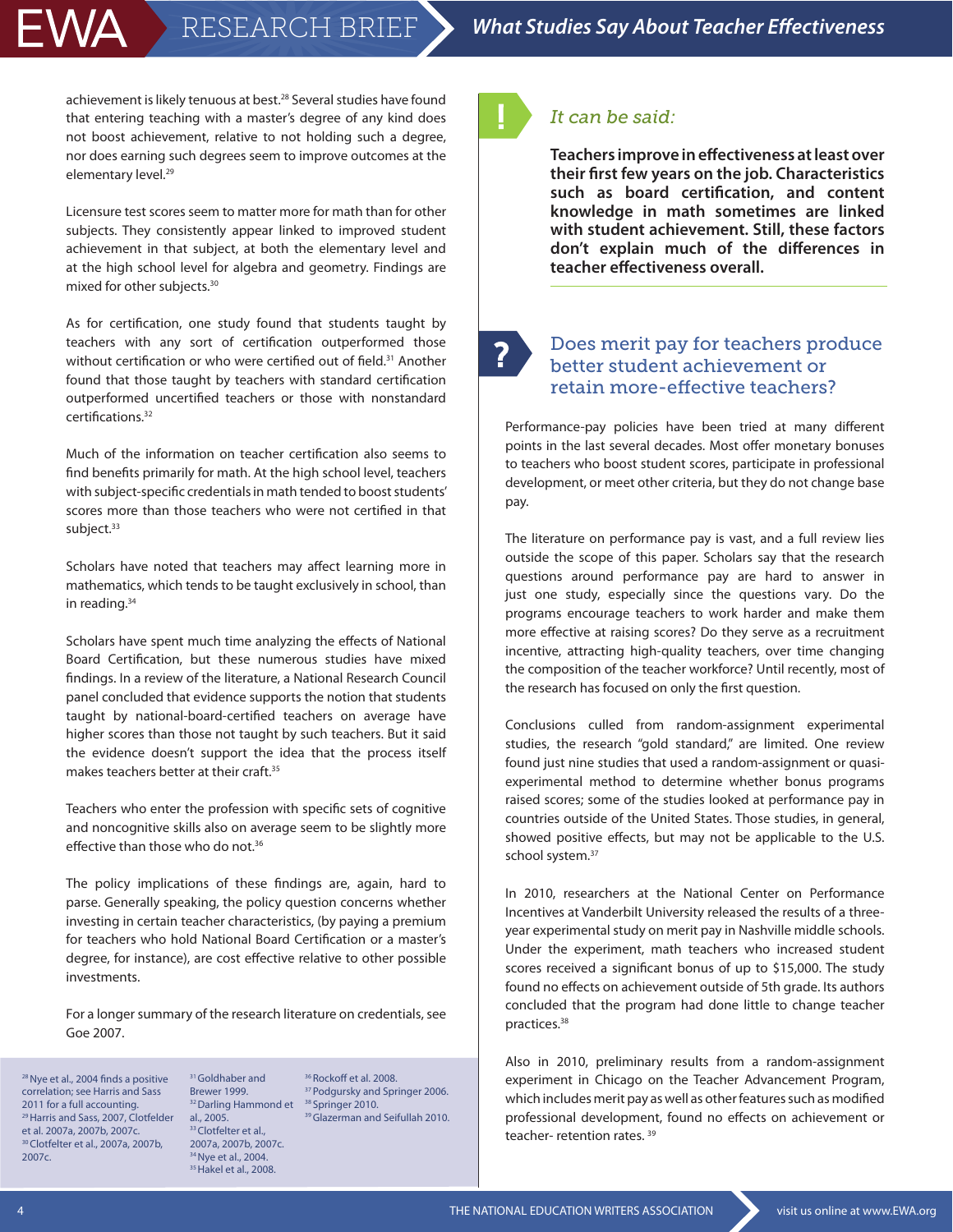A handful of other quasi-experimental studies have been mounted to study school reform plans that contain a performance-pay element. Using a method to create "synthetic" comparison schools, one study found apparent benefits for students whose teachers participated in the Teacher Advancement Program, a finding that stands in contrast to the Chicago experiment.<sup>40</sup>

Teachers participating in the pay-for-performance component of Denver's comprehensive ProComp teacher-compensation plan also appeared to boost achievement under certain conditions. The program requires teachers to set achievement goals with their principals. Those teachers who wrote the highest-quality objectives were associated with higher student achievement in elementary, middle, and high school than teachers who wrote lower-quality objectives.

However, a comparison of schools participating in the pilot program with those not participating found mixed effects from the program.<sup>41</sup>

Factors such as the size of the bonus, the number of teachers permitted to receive it, and the methodologies used to award the pay all seem likely to shape the effects of such programs.

### *It can be said:*

WA

**In the United States, merit pay exclusively focused on rewarding teachers whose students produce gains has not been shown to improve student achievement, though some international studies show positive effects. Research has been mixed on comprehensive pay models that incorporate other elements, such as professional development. Scholars are still examining whether such programs might work over time by attracting more effective teachers.** 

### Do students in unionized states do better than students in states without unions?

Many studies have attempted to address the impact of unionization or collective bargaining on student achievement. The question needs careful parsing.

It is true that students now tend to do better in heavily unionized states, like Massachusetts, rather than in those without required bargaining, like Alabama and Mississippi. But this simple correlation provides no information about whether unionization *causes* these achievement patterns. As the general public isn't

40 Hudson 2010. 41 Slotnik et al., 2004. 42 Burroughs, 2008. 43 Lindy 2011.

likely to be aware of the difference between correlation and causation, it behooves reporters to explain the difference when reporting on this topic.

Some research has been conducted on the causation question, and, as one 2008 paper summarizing the relevant literature found, results appear to be mixed. The studies tended to use different models and methodologies, choices that impacted their findings, the paper found. For instance, "point in time" studies tended to find positive impacts of unionization on academic achievement, while those looking at student growth over time tended to show negative impacts.42 See Burroughs 2008 for a longer discussion and bibliography.

The most recent study purports to use a "natural experiment" to compare performance on SAT exams from the period between 1993 and 1999, during which New Mexico had mandatory bargaining, to the period between 1999 and 2003, when bargaining was permissible but no longer mandatory. It compared performance during those time periods to achievement patterns in other states, controlling for factors such as state racial composition, poverty rates, and crime rates.<sup>43</sup> In addition, the author attempted to account for the fact that the change in bargaining laws probably would not have had immediate effects.

The study found that mandatory collective bargaining was correlated with an increase in SAT scores, but a lowering of graduation rates.

Critics of the study noted that federal data show that before the shift in state law, not all local teachers had voted in favor of union representation, raising questions about what phenomena the results actually reflect.

### *It can be said:*

!

**Students tend to do well in some heavily unionized states, but it isn't possible to conclude that it is the presence or absence of unions that cause that achievement.** 

**About the Author:** Stephen Sawchuk is an assistant editor at Education Week, an independent national news organization based in Bethesda, Md. He reports on teacher quality and the teaching profession.

?